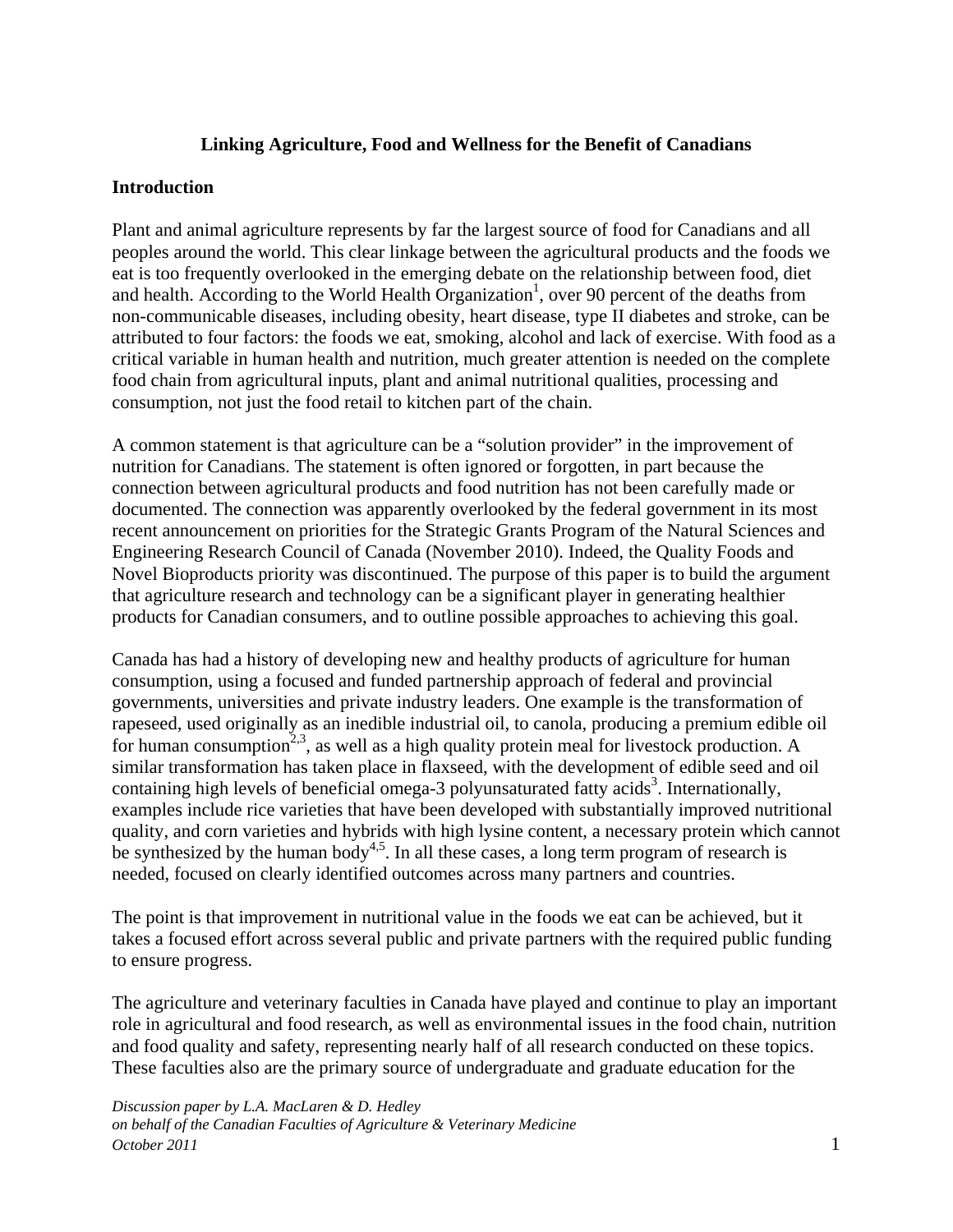creation of highly qualified personnel for government and industry. As a major player in the development of technologies and people skills for agriculture and food, now and in the future, these faculties represent a critical resource for contributing to the improvement of human health in Canada and abroad.

### **Priorities and Opportunities for Research and Education**

The relationships between agriculture and foods are obvious, and the links between diet and wellness are argued daily in our media. However, rarely do we hear of the potential for the agriculture and food sector to address many of our current and future health challenges. Nonetheless, the potential is exists and is an extremely important one that will become even more so as our population in Canada continues to grey and diversify. What we grow, how we grow it, and how we process and store it all affect the safety and nutritional value of food. In turn, all of these things directly affect our health.

Among the most pressing of health issues in Canada are those related to obesity-related disease. It is no secret that Canadians eat too many highly processed foods and insufficient proportions of fruits, vegetables and other unprocessed foods. Consequently, our diet is very high in simple sugars, saturated fat and salt, and relatively low in diversity of sources of fibre, complex carbohydrates, polyunsaturated fats and naturally occurring micronutrients and anti-oxidants thought to contribute to health. This diet is associated with an ever-increasing rate of obesity<sup>6</sup>, accompanied by increases in obesity-related diseases such as type II diabetes, cardiovascular disease, colon cancer and others, as well as increases in the requirements for knee and hip surgeries<sup>7</sup>. As a potential solution provider, the agri-food sector can through research and development provide a wider array of choices for healthier foods, in formats that appeal to consumers. The importance of the linkage between agriculture and healthy food lies in the fact that agriculture can contribute substantially to lowering the rate of health care cost increases, with greater priority given to tailoring agriculture products through technology and research to improve the safety and nutrition of the foods we eat.

For example, identifying soil types and agronomic practices that enhance the quality and quantity of specific nutrients, and identifying the factors that facilitate processing and handling to maintain nutrient quality and consumer appeal, are important yet relatively unexplored areas of research. Similarly, little or no research has been performed to identify the genetic factors and agronomic practices that can minimize uptake of environmental toxins and synthesis by the plant or animal of undesirable compounds. As well, 'custom' agronomy in prior consideration of the desired processing, handling and storage has been practiced only for a narrow selection of crops. Finally, there is considerable opportunity through research to trace nutrient and toxin effects in many animal products, marker-assisted genetic selection for specific animal product nutrient traits such as desirable lipid profiles, in addition to a better understanding of the relative capacity of different animal breeds to convert feed efficiently and safely. Given the technological ability to trace foods from farm to plate, individualization of the initial agronomic practice is feasible and highly desirable, enabling production of a wide range of food products of high quality and taste, encouraging citizens to eat a healthier selection of foods. This preventative approach to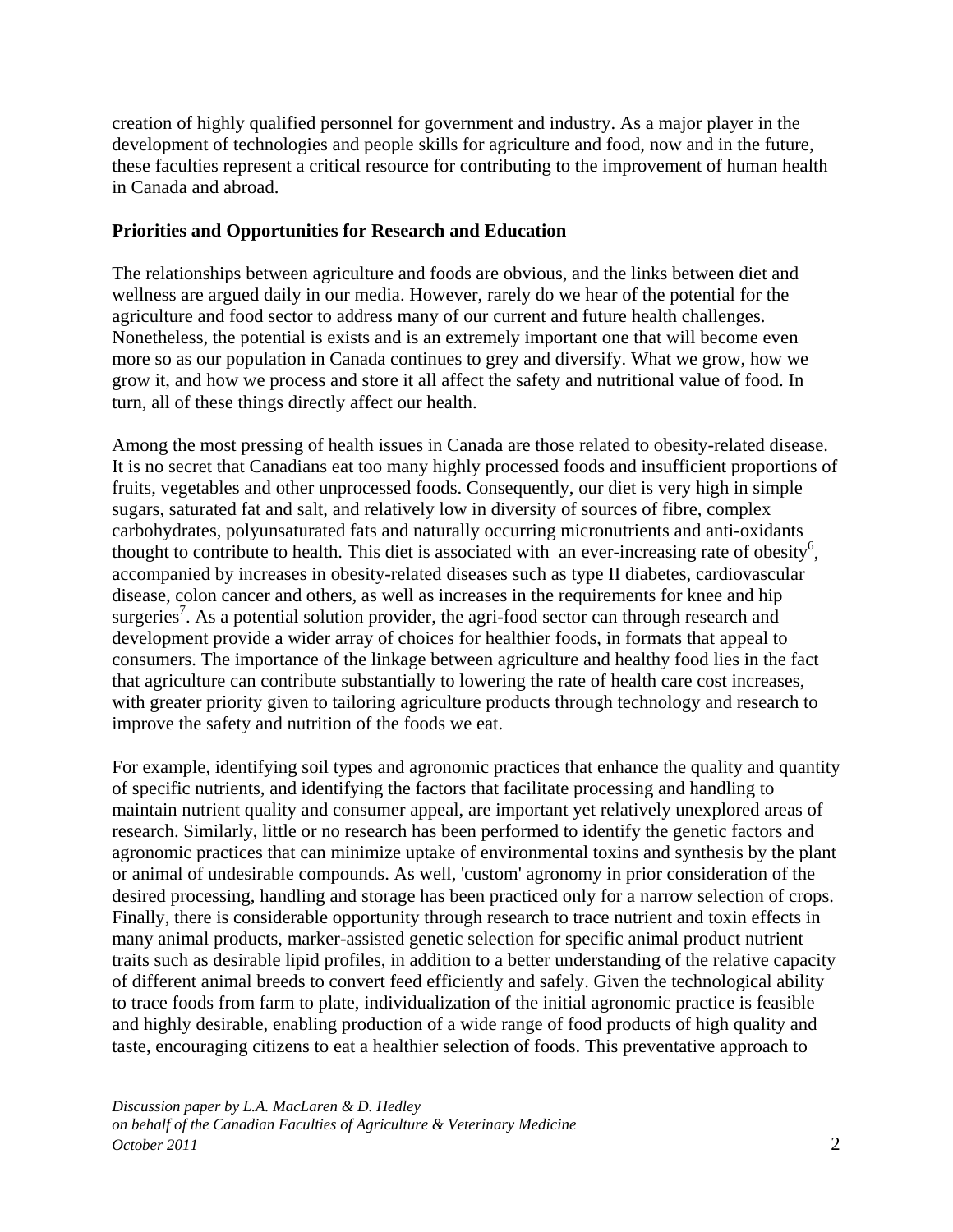improve health requires full integration of the agri-food chain from soil treatment to food preparation by the consumer.

Microcomponents and micronutrients are discussed widely in the popular press, with advocates of "natural products" attributing health benefits to a wide array of compounds. Agricultural products can be enhanced with such compounds, and provide a truly natural source if the science supports the health benefits claimed. However, current labeling regulations for such products and associated health claims are cumbersome, and make it difficult to distinguish fads from fact. In turn, the lengthy approval process for making health claims regarding food products discourages innovation in this direction – while it is true that many of Canada's health problems are related to simple over-consumption, the rapid advancement of individualized health care would be wellserved by a science-based system to provide individualized diets, enhanced by customized foods.

There is also inconsistent but significant concern regarding the impact of the agricultural environment on food quality in relation to potential toxicity, the use of pesticides, for example. The relationships between most environmental toxins and human disease are not well understood. Without that information, the approach in agriculture is to ensure that food products in Canada are free from high levels of pesticides and certain toxins through a science-based regulatory program administered through the federal government.

In future, a simple but effective system needs also to be developed to enable optimum production and use of land and carbon sources that establishes confidence in the consumer that Canadian food is also free of heavy metals and other residual toxins that build up in plant and animal tissues. In terms of research required, little is known about whether certain plants or animals have a greater or less ability to resist accumulation, under what conditions this is true and whether or not there is a genetic basis for it. As the impacts of these residuals on human health become better understood, it will be more important for agriculture to lead the way in minimizing human exposure through diet.

The most obvious link among agriculture, food and health relates to food safety. Canada has a complex network of prescriptive regulations and guidelines regarding the application of various compounds to land for agriculture, the feeding and treatment of animals, and the handling and processing, as well as the labeling, of food products. The regulatory network involves various levels of government, and different agencies within governments concerned with agriculture itself, environment, human health, animal welfare. Foods produced from Canadian agricultural produce are subject to the network throughout the value chain, whereas imported foods and foods prepared from imported agricultural produce are subject to the regulations and procedures in the country of their production with oversight from the Canadian Food Inspection Agency.

The diversity of regulatory regimes, combined with ever-present downwards pressure on food costs, has resulted in significant importation of agri-food products from countries with less expensive regulatory and other production costs. This not only compromises the ability of Canadian agricultural producers and processors to compete, it may in some cases present a risk in terms of food safety. Canada needs to ensure that its regulatory framework is as efficient as possible in terms of minimizing the cost burden on Canadian agricultural products, and also to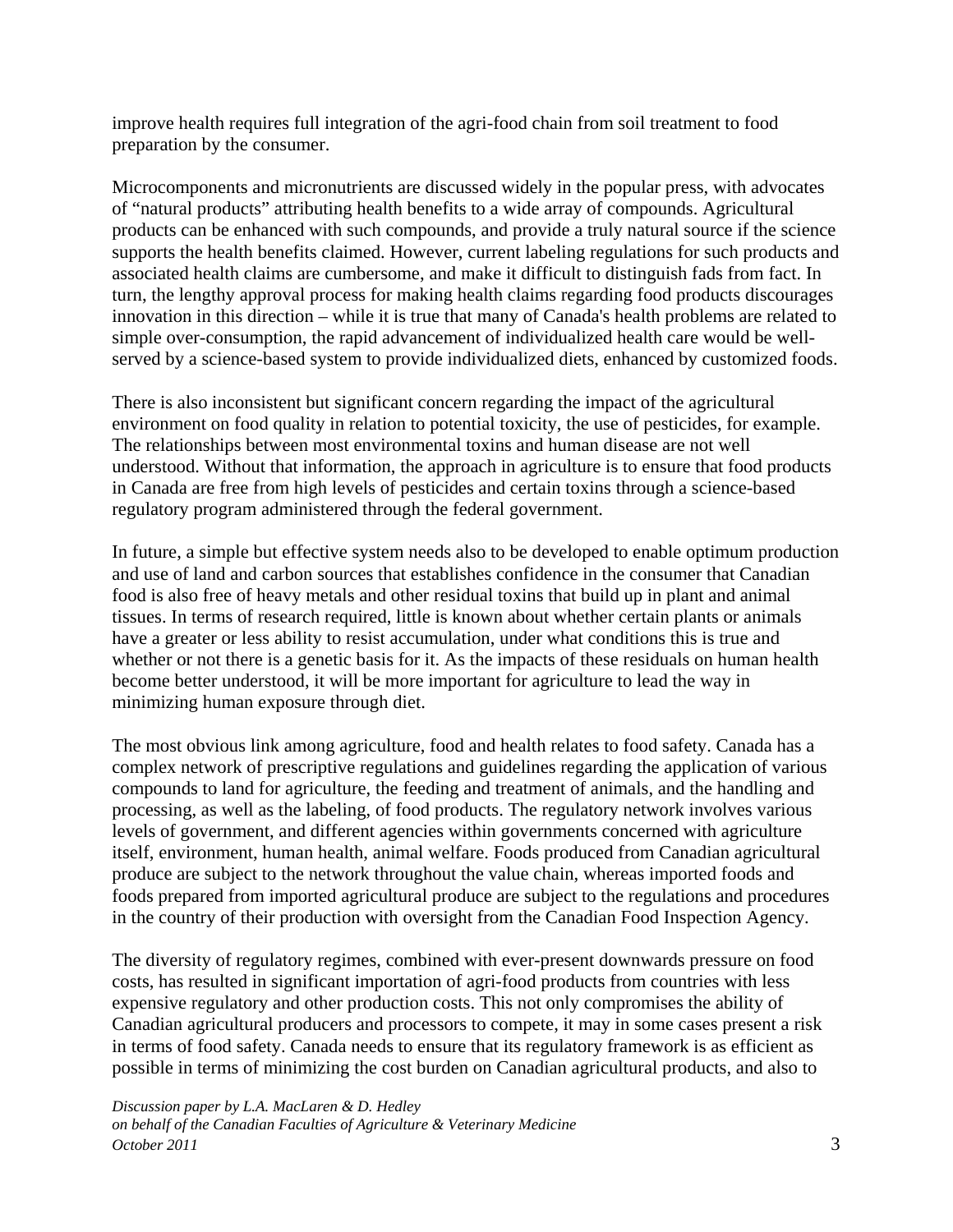enable effective labeling to convert the use of our regulatory safety measures into a competitive advantage. Canadian food products are among the safest in the world, and their positive contribution to human health should be promoted.

## **Partnerships, Priorities and Funding**

There are two significant initiatives underway in Canada to examine the relationships between agriculture, food and health at the policy level. One is the Canadian Agricultural Policy Institute's Health and Wellness Panel, which is in its second year of activity and expected to finalize its policy recommendations and proposed actions in 2011. This group includes leaders in primary agriculture, food science and processing, dietetics and health policy. From a high level, the panel is examining the ways in which primary agriculture can be linked to improving health of Canadians, addressing many of the concerns of this discussion. The second effort is through the Conference Board of Canada, an initiative only recently begun and slated for outcomes in 2014.

Collectively, the Canadian Faculties of Agriculture and Veterinary Medicine (CFAVM) recognize the strong links between agriculture, food and wellness, and that their faculties have a significant role to play in conducting the research and education needed to ensure that Canadians continue to have access to a healthy food supply and develop more options for healthy eating. Partnerships across several agencies are needed to fully recognize and develop the technologies and regulatory systems. These include the establishment of the priority for focused attention to these issues by the national granting councils and as well, partnerships across universities and the federal and provincial research agencies in agriculture, environment, health and natural resources.

# **Recommendations**

The CFAVM recommends that governments establish a clear priority and funding for identifying specific research priorities and programs to develop and utilize technologies to improve the nutritional quality of agricultural products on which food for Canadian consumers is based. This includes the research and technology development component as well as the appropriate regulatory systems to enable Canada to fully exploit these opportunities. Based on the broad commitment above, the recommendations are:

- that preventative health care through improvement of the Canadian diet be adopted by health agencies and Canadians as a key mechanism to address spiraling health concerns and costs
- that the federal government, through the Ministry of Science and Technology, consider the establishment of cross-departmental research priorities and funding related to addressing the research gaps identified in the agriculture, food and wellness continuum. More specific priorities include the need for research on: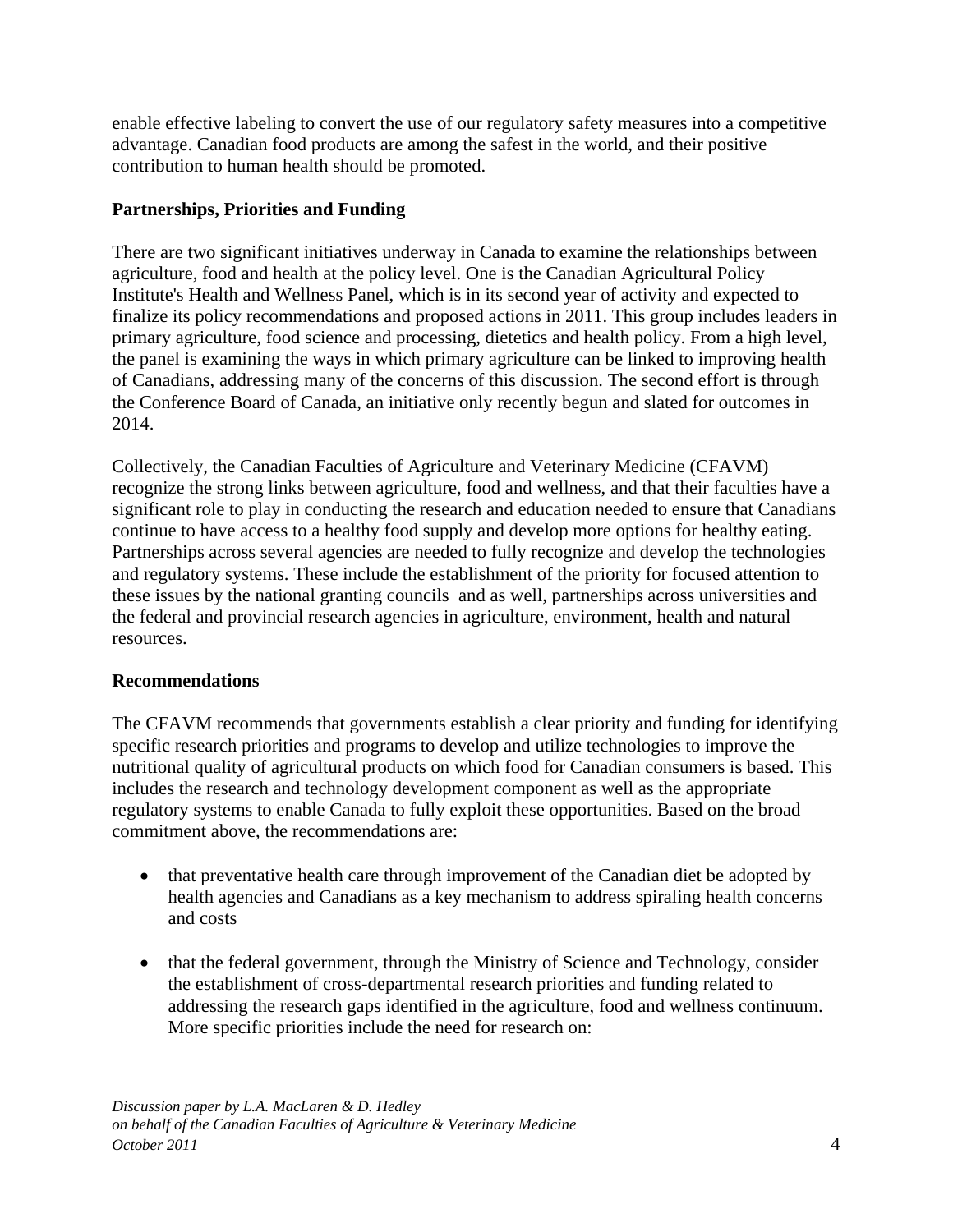- o agronomic practices and genetic influences that affect crop/animal product quality in terms of micro and macronutrient composition, yield, and environmental compound uptake
- o relationship between environmental management practices and soil suitability for cropping
- o processing and storage practices that increase the consumer appeal of food products while maintaining a healthy nutrient profile
- that the federal government, working through both federal and provincial government departments of agriculture, environment, health, science and technology and others implement the recommendations of the Canadian Agri-Food Policy Institute's Reports regarding Food and Wellness $8-9$ .
- that governments at both federal and provincial levels engage universities and business leaders to develop an integrated incentive-based regulatory plan that promotes both food safety, the individualization of the Canadian diet, and innovation. This system must support both small and large business enterprises to maximize the innovation potential, and reduce the regulatory burden by providing a single point of access.

# **References**

- 1. World Health Organization (2008). 2008-2013 Action Plan for the Global Strategy for the Prevention and Control of Noncommunicable Diseases, World Health Organization, Geneva. Accessed at http://www.who.int/nmh/publications/ncd\_action\_plan\_en.pdf Oct 6, 2011.
- 2. Johnson, G.H.; Keast, D.R.; Kris-Etherton, P.M. (2007). Dietary Modeling Shows that the Substitution of Canola Oil for Fats Commonly Used in the United States Would Increase Compliance with Dietary Recommendations for Fatty Acids*. J Am Diet Assoc.107:1726.*
- 3. Gillingham, L.G, Gustafson, J.A, Han, S.Y, Jassal, D.S, Jones, P.J.H. (2011). High-oleic rapeseed (canola) and flaxseed oils modulate serum lipids and inflammatory biomarkers in hypercholesterolaemic subjects*. British Journal of Nutrition 105:417*
- 4. Zhao, Fang-Jie, Shewry, Peter R. (2011). Recent developments in modifying crops and agronomic practice to improve human health. *Food Policy 36 (Suppl. 1):S94*.
- *5.* Philip J., Broadley, Martin R. (2009) Biofortification of crops with seven mineral elements often lacking in human diets - iron, zinc, copper, calcium, magnesium, selenium and iodine. *New Phytologist 182:49.*